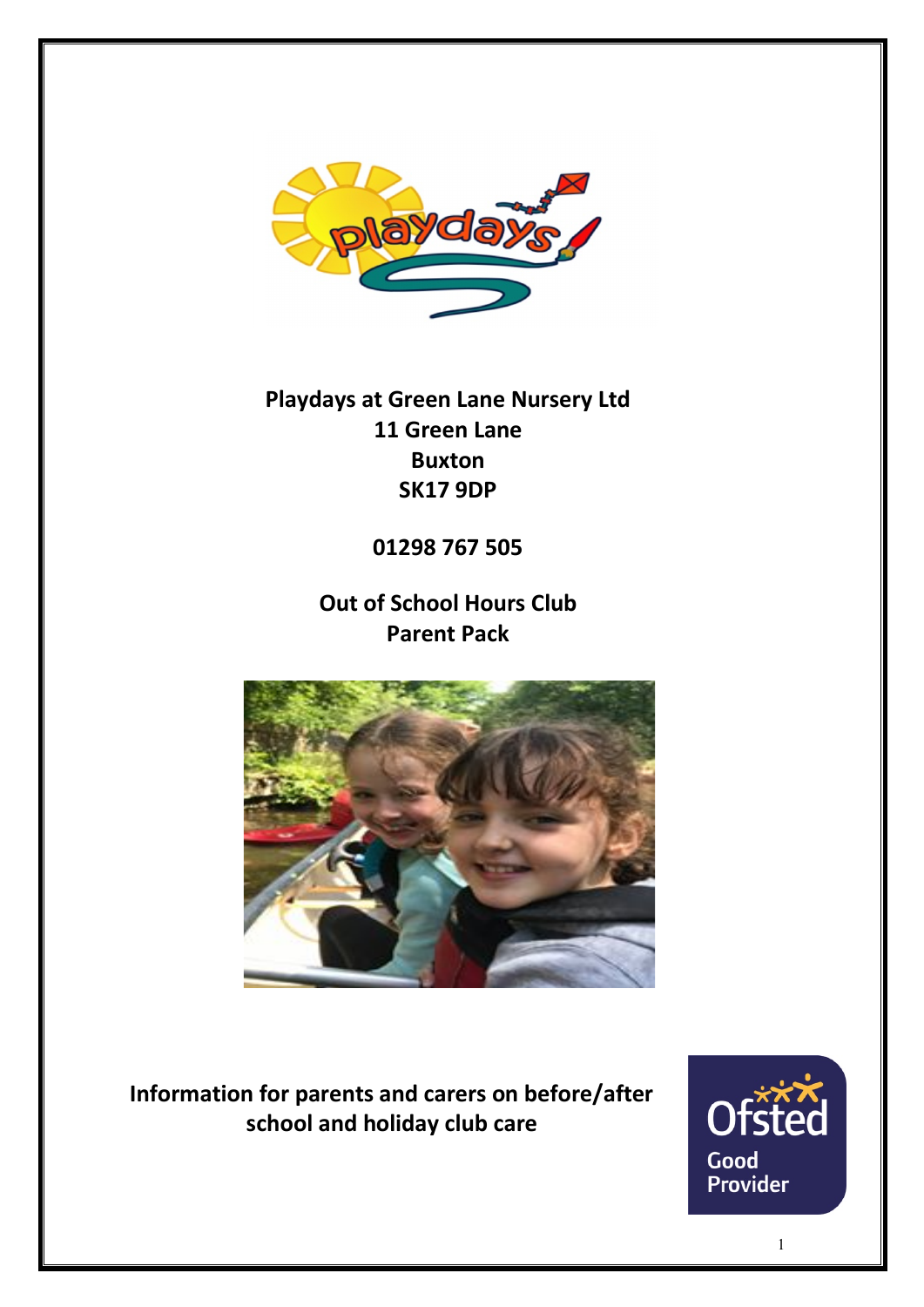# **How to Get in Touch**

**Our Address:** Playdays

Green Lane Nursery Ltd. 11 Green Lane Buxton Derbyshire SK17 9DP

### **Telephone:**

**Please contact the respective club during opening hours i.e., before 9am and after 3pm during term-time.**

| • Playdays at Buxton Infants - | 07870 221 375 |
|--------------------------------|---------------|
| • Playdays at Harpur Hill -    | 07710 848 281 |
| • Playdays at Burbage -        | 07715 661 881 |

**During term-time and in between 9am and 3pm, you can contact us at:**

| <b>Green Lane Nursery</b>   | 01298 767 505 |
|-----------------------------|---------------|
| During the school holidays: | 07870 221 375 |

**For account enquiries please e-mail us:**

#### **enquiries@greenlanenurseryltd.co.uk**

**For new starter enquiries:**



**https://www.greenlanenurseryltd.co.uk/playdays**

Alternatively, using your smart phone camera, scan the QR code on the left to be directed straight to our enquiries page.

### **Ofsted Registration Number**

| Playdays at Buxton Infant School | EY295176 |
|----------------------------------|----------|
| Playdays at Harpur Hill          | EY319763 |
| Playdays at Burbage              | EY497373 |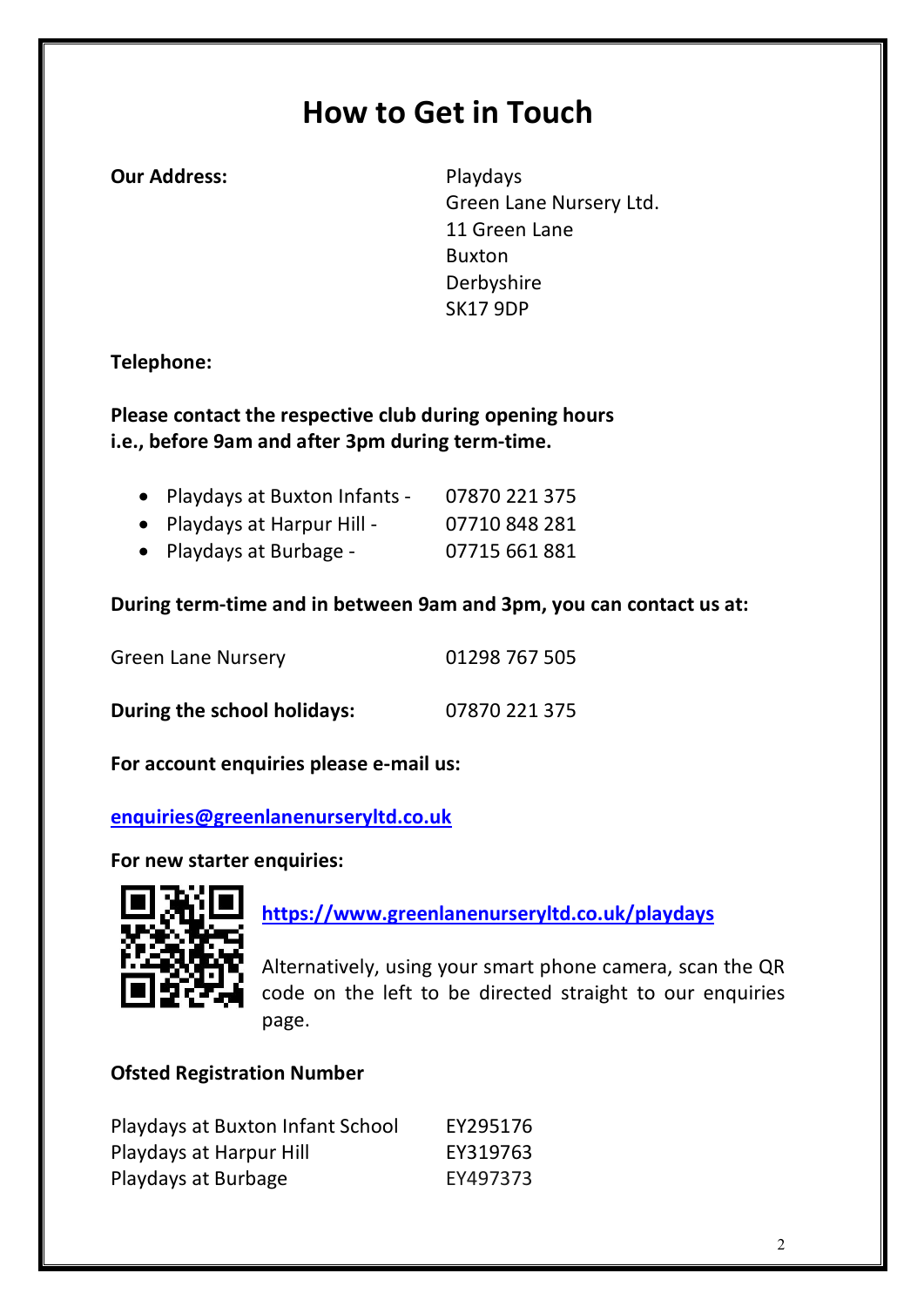# **About Playdays**

Welcome to Playdays Out of School Club. We provide high quality childcare at a reasonable cost within a relaxed but stimulating environment of friendship and creativity. We have two breakfast and after school clubs based in Buxton Infants and Harpur Hill Primary and as well as an after-school club at Burbage Primary.

Playdays is owned and managed by Andrew O'Connor as part of Green Lane Nursery Ltd. Andrew set up Playdays in 2004 after establishing a need for quality out of school care in the area. We take childcare very seriously and understand the trust you place with us when you choose us to look after and care for your children. We have a dedicated team of friendly, highly motivated practitioners, all of whom are DBS checked, hold childcare qualifications and a paediatric first aid certificate.

Our clubs aim to provide an exciting activity programme that encourages children's play. Children attending should feel confident within the setting to enable them to develop physically, emotionally, and socially whilst having the opportunity to explore, discover and be creative. We believe that children should be allowed to play freely both indoors and outdoors, most of all we encourage the children to have fun!

What our Parents and Ofsted think about us . . .

| Staff's engagement with<br>parents is outstanding<br>and a major strength of<br>the club. | The hardest part<br>is getting my child<br>to leave at the<br>end of the day.<br>Children take pleasure in sharing         |
|-------------------------------------------------------------------------------------------|----------------------------------------------------------------------------------------------------------------------------|
|                                                                                           | their news at snack time when<br>they arrive, and they gain<br>independence skills as they<br>serve their own snacks. This |
| The range of activities                                                                   | helps them to develop                                                                                                      |
| offered are the best I have                                                               | confidence in their own abilities                                                                                          |
| known from any out of                                                                     | and builds their self-esteem.                                                                                              |
| school club.                                                                              |                                                                                                                            |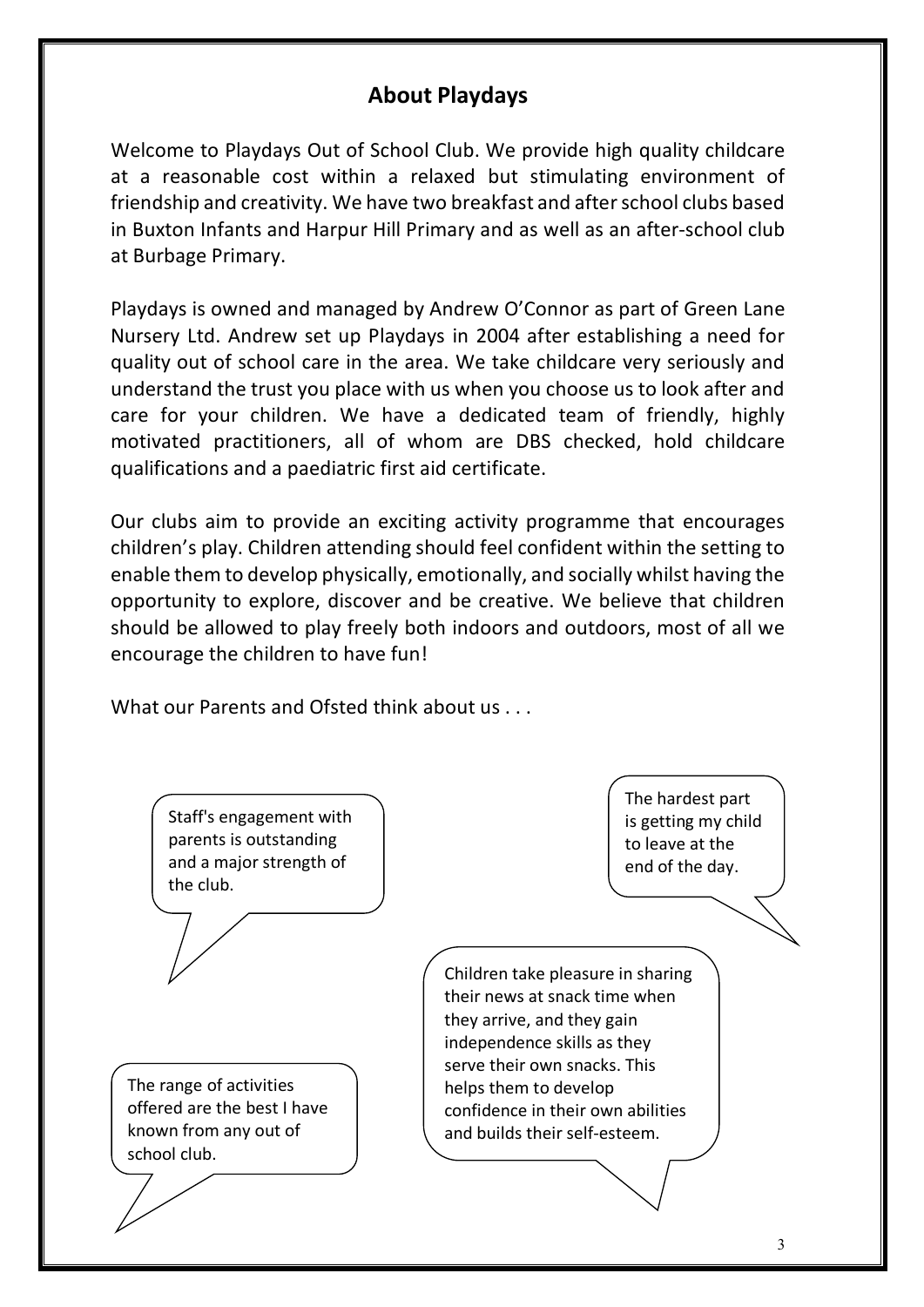# **Breakfast and After School Club**

We have two breakfast and after school clubs: *Playdays at Buxton Infants*, and *Playdays at Harpur Hill*, and an after-school club at *Playdays at Burbage*.

Our after school clubs provide care from the end of school until 6pm and we offer a superb range of activities, including arts and craft, games and sports, scooters, plus lots of outdoor play. We provide daily snacks including fresh fruit, toast, rice cakes, breadsticks, and brioches.

Our breakfast clubs run from 7.45am until school starts and includes cereals, toast, brioche, and a drink, plus a chance to play before school starts. Please note that breakfast is only on offer before 8:30am so that children have enough time to get ready for their day at school.

#### *Playdays at Buxton Infants*

Based at Buxton Infant school on Hardwick square. We also provide daily morning drop off and after school collections from Buxton Junior School using minibuses or walking. Please come to the front gate of the playground; if we are inside, please call the mobile number on the gate.

#### *Playdays at Harpur Hill*

Based at Harpur Hill Primary School in the library. Breakfast club operates from 7.30am by arrangement. Please use the Playdays doorbell located outside the main reception door.

#### *Playdays at Burbage*

Based in the '*Room of Requirements*', the club provides after school care. To access the club, walk down the right-hand side of the school building into the playground and round to the external door of the *Room of Requirements*.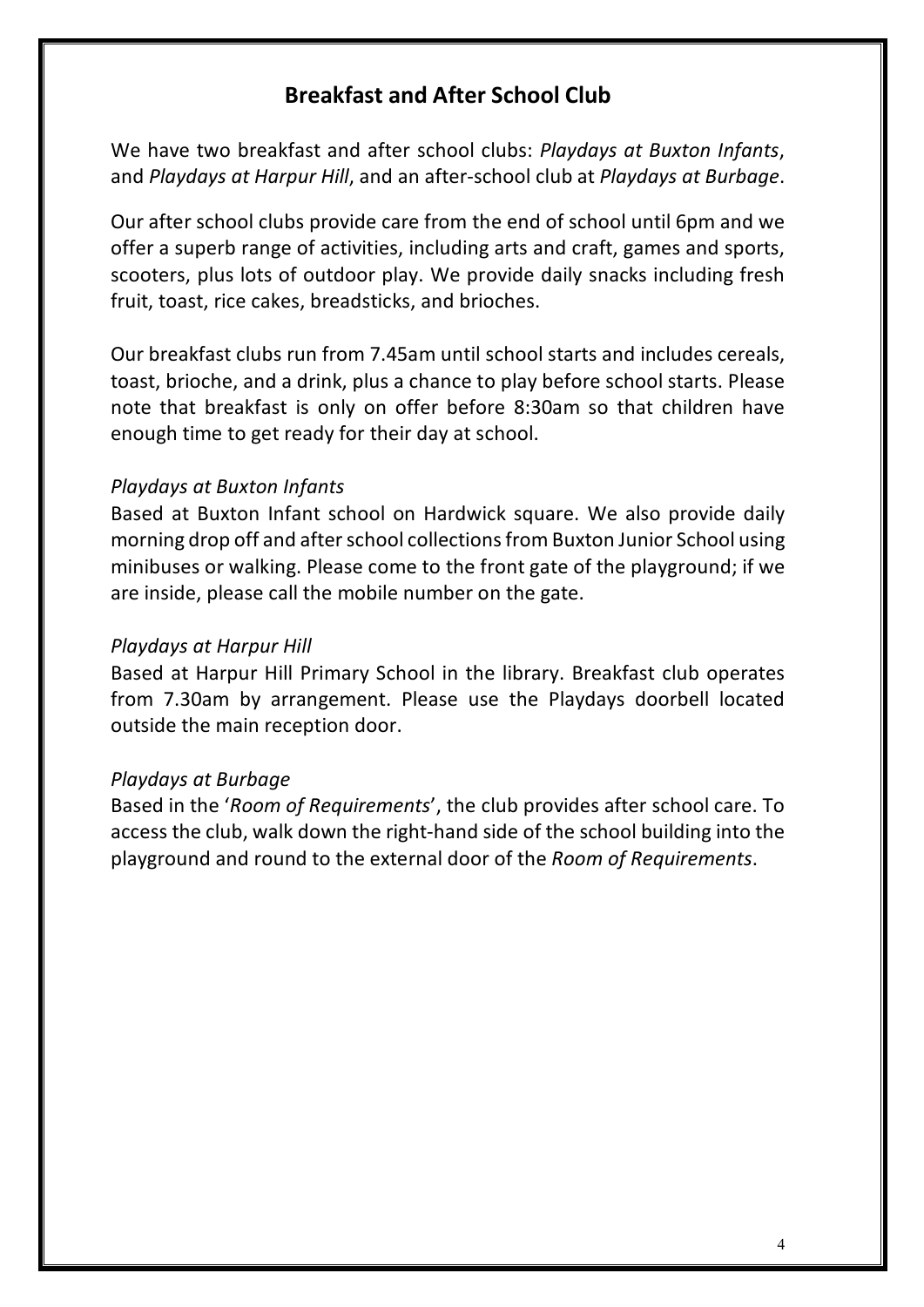# **Famly App**

We are very pleased that we have recently introduced a paperless management system called Famly. Famly makes communication between our settings and our families much easier for everyone. You, as parents, can access your own online accounts, pay your bill through the mobile app, and even request session changes. It is an extremely convenient way of managing your child(ren)'s care and at the same time it has dramatically reduced our carbon footprint.

 $\odot$  If you have more than one child at our settings, you can use the same login for both, and manage their care, notices, and invoices in the same place. Once you have a login you can add another parent or anyone that may collect your child and put their picture on the system.

 $\odot$  You can send message to your club staff or to the office, and report that your child is sick or on holiday.

 $\odot$  You can update details and permissions directly to Famly, for example, if you move house or change your telephone number.

 $\odot$  Newsletters, invoices, and accident forms will all be sent out on Famly.

Club staff will still be available for a face-to-face conversation which we believe is very important.

### **Join our Famly!**

- Once you have returned the registration form and ticked the consent form, we will set you up on the system and you will receive an email invitation to join Famly.
- Follow the link in the email and create your own password.
- Download the Famly app to your mobile or tablet.
- Log in with your email and password.
- Please fill in all your personal details.
- Please fill in all your child's details including any allergy information.
- Please add details and photos of people on your child's collection list

If you have any questions about Famly, please do get in touch by phone or email.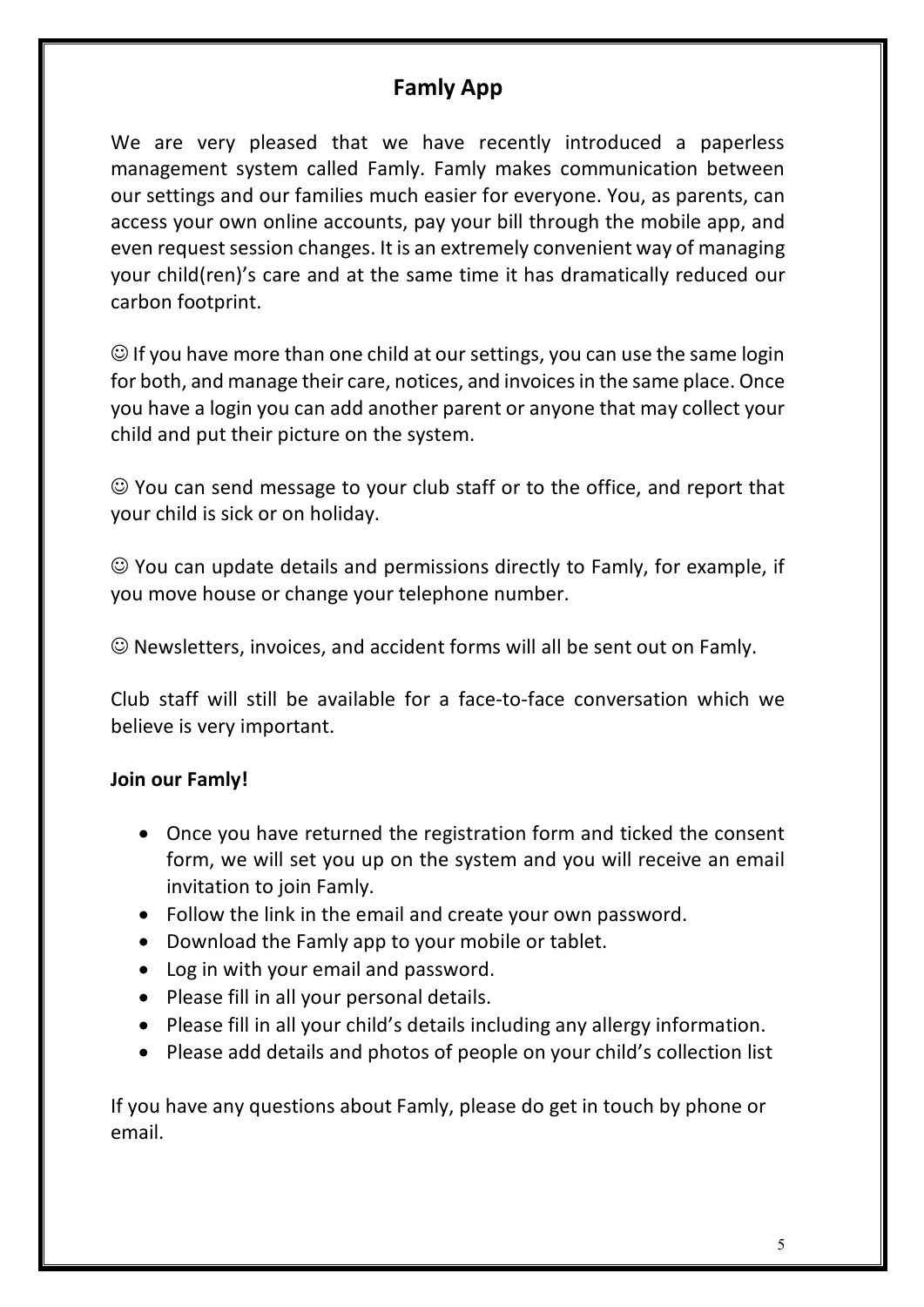### **Pricing**

| <b>Times</b>                                                                                    | <b>All Schools</b> | <b>Times</b>             | <b>All Schools</b> |  |  |
|-------------------------------------------------------------------------------------------------|--------------------|--------------------------|--------------------|--|--|
| <b>Breakfast Club from</b>                                                                      | £6                 | School end to 4.30 pm    | £6.50              |  |  |
| 7.45am                                                                                          |                    |                          |                    |  |  |
| <b>Breakfast Club from</b>                                                                      | £5                 | <b>School end to 5pm</b> | £8.50              |  |  |
| 8am                                                                                             |                    |                          |                    |  |  |
| <b>Breakfast club from</b>                                                                      | £4                 | School end to 5:30pm     | £10.50             |  |  |
| 8.30am                                                                                          |                    |                          |                    |  |  |
| <b>Breakfast club from</b>                                                                      | £7.50              | <b>School end to 6pm</b> | £12.50             |  |  |
| 7:30am HARPUR ONLY                                                                              |                    |                          |                    |  |  |
| The clubs are <b>not registered past 6pm,</b> therefore this is the latest you can pick up your |                    |                          |                    |  |  |
| child/ren.                                                                                      |                    |                          |                    |  |  |

Any late collections after 6pm will be charged at **£30 per 30 minutes or part thereof.**

#### **Bookings and Payments**

Parents/Guardians may choose to book their children in on a regular basis which can initially be done via the regular booking form in this pack, or ad hoc sessions which can be requested though Famly. All early drop offs, or late collections, will be charged to the next 30 minutes.

If you wish to cancel any booked sessions, we require *at least 48 hours' notice* to enable you to '*bank'* this session for use another time outside of your regular booking pattern. Please note this date and message your club manager on Famly when you wish to use it to enable us to discount it from your booking. If *less than 48 hours' notice* is given, sessions are unable to be banked and are still *fully chargeable*. If your child is poorly and absent from school, you are permitted to bank the session.

Please note that permanent cancellation or a reduction in regular hours requires *4 weeks' notice* and you will still be charged until this date.

Invoices are sent out around the third week of each month and are due by the 30<sup>th</sup> of that month. Please note that prompt payment allows us to pay the people that look after your child(ren). Future bookings will only be taken if your account is clear.

If you have any difficulty paying the invoice, please come and talk to us so that we can arrange repayments over a longer period. If we do not receive payment by the 30<sup>th</sup> of the month, we will contact you. Invoices that are not paid in full or on time will include a *£10 late payment charge*. At this stage, we reserve the right to no longer provide childcare for your child(ren). If payment is still not received, your account will be passed onto a debtrecovery agency who will add their fee onto the invoice, which you will also be liable for.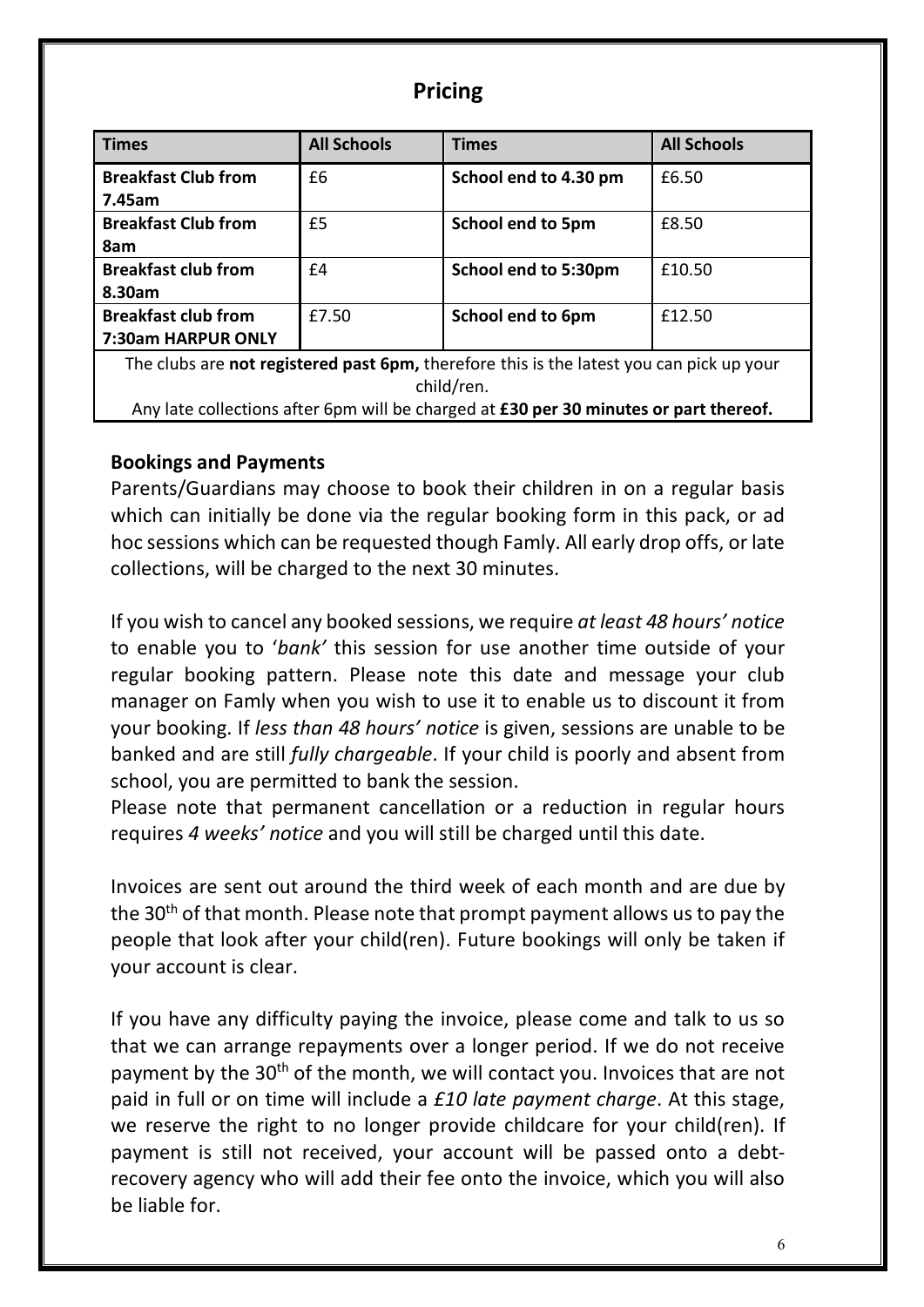# **Playdays Holiday Club**

Holiday Club is based at Buxton Infant School and has on offer, an extensive, exciting, and fun-filled programme of age-appropriate activities and outings. This includes trips out, sports, themed craft, archery, canoeing, baking, and much more. Our three minibuses allow us to take the children on trips out to Chatsworth, Thornbridge Gardens, Lyme Park, Tittesworth and many other intriguing places.

Holiday Club is available to children aged 4 to 14 years old and children may start with us from the summer of the year they will start school. Care is provided from 7:45am until 6pm. Age groups are split into over 7's and under 7's. A more adventurous programme is offered for the over 7's group, including: canoeing, kayaking, climbing, rock scrambling, and archery.

Please note, all Outdoor Pursuits activities are run by Andy O'Connor who is a qualified instructor, working to National Governing Body guidelines. All personal protective clothing will be supplied where applicable.

|                                  | <b>Times</b>          | Cost           |
|----------------------------------|-----------------------|----------------|
| All week                         | 7.45am - 6pm everyday | £130           |
|                                  | inclusive of trips    |                |
| <b>Standard Day without Trip</b> | $9am - 4pm$           | £20.00         |
| Standard Day with Trip           | $9am - 4pm$           | £20.00         |
|                                  |                       | plus trip cost |
| <b>Breakfast Club</b>            | $7.45$ am – 9am       | £2.50          |
| (Including breakfast)            |                       |                |
| <b>Additional hour</b>           | 4-5pm and 5-6pm       | f2             |

To book in for any out of school activity you must complete the registration, parental agreement and booking forms. Holiday club booking forms and programmes will be posted on Famly approximately three weeks prior to the holiday starting.

Please note that places are on a first come, first serve basis. If you wish to cancel any booked sessions, we require *at least 48 hours' notice* to enable you to '*bank*' this session for use another day. Please note this date and message a club manager on Famly when you wish to use it to enable us to discount it from your booking. If *less than 48 hours' notice* is given, sessions are unable to be banked and are still *fully chargeable*.

Please send your child with a piece of fruit for morning snack, a packed lunch, a water bottle, a waterproof coat, suitable footwear, and a change of clothing in case of any accidents. We will provide afternoon snack at 3pm.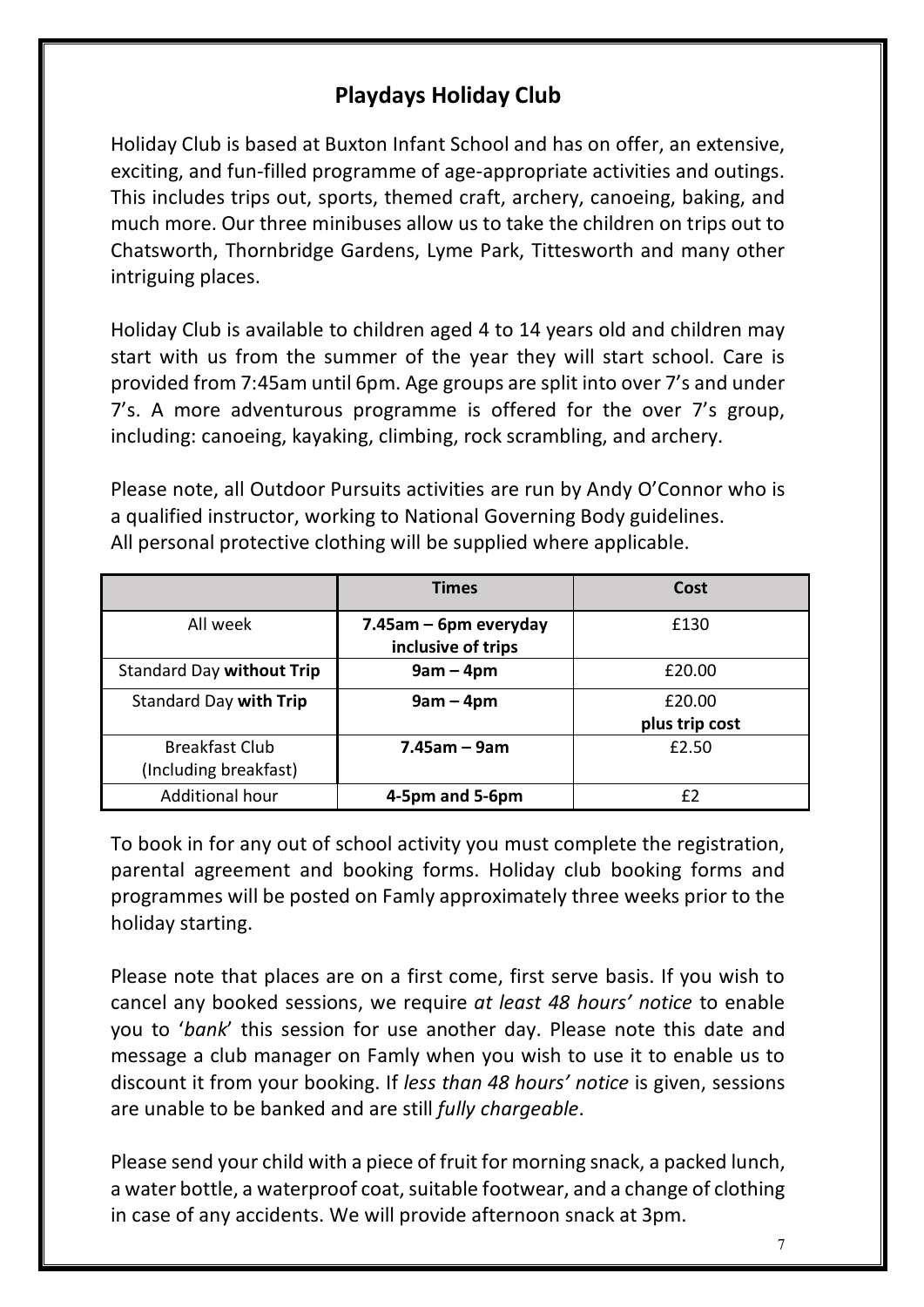# **Sample Holiday Club Programme**

# **Under 7's Programme**

|              | 8am -            | 10am -                                                       | 11am -                   | 12pm -                                                | $1pm$ - | $2pm -$ | 3pm -   | 4pm -   |
|--------------|------------------|--------------------------------------------------------------|--------------------------|-------------------------------------------------------|---------|---------|---------|---------|
|              | 10am             | 11am                                                         | 12pm                     | 1pm                                                   | 2pm     | 3pm     | 4pm     | 6pm     |
| <b>Mon</b>   | <b>Breakfast</b> | Key rings and jewellery making followed by an afternoon      |                          |                                                       |         |         |         | General |
|              | and room         |                                                              | designing chocolate bark |                                                       |         |         |         |         |
|              | play             | Make key rings, bracelets, and a necklace for yourself or as |                          |                                                       |         |         |         | Outside |
|              |                  |                                                              |                          | a gift for someone special. Design your own chocolate |         |         |         |         |
|              |                  |                                                              |                          | bark.                                                 |         |         |         |         |
| <b>Tues</b>  | <b>Breakfast</b> |                                                              |                          | <b>Lego Day</b>                                       |         |         |         | General |
|              | and room         |                                                              |                          | Build Lego, Paint with Lego, Lego Masks,              |         |         |         | Play    |
|              | play             | Lego competition, make and decorate a paper Lego             |                          |                                                       |         |         | Outside |         |
|              |                  | person and see who can make the tallest Lego tower.          |                          |                                                       |         |         |         |         |
| Wed          | <b>Breakfast</b> | Day trip - Tittesworth £4 extra                              |                          |                                                       |         |         | General |         |
|              | and room         | Play on the park, feed the ducks, and look for the bear's    |                          |                                                       |         |         |         | Play    |
|              | play             | chairs                                                       |                          |                                                       |         |         | Outside |         |
| <b>Thurs</b> | <b>Breakfast</b> | Day trip- Macclesfield Park £4 extra                         |                          |                                                       |         | General |         |         |
|              | and room         | *Bring your own scooter and helmet (a scooter can be         |                          |                                                       |         | Play    |         |         |
|              | play             | provided if you don't have one)                              |                          |                                                       |         |         | Outside |         |
| Fri          | <b>Breakfast</b> | Spending the morning on a woodland treasure hunt             |                          |                                                       |         | General |         |         |
|              | and room         | followed by an afternoon at                                  |                          |                                                       |         | Play    |         |         |
|              | play             | Playdays Ice Cream Parlour.                                  |                          |                                                       |         | Outside |         |         |
|              |                  |                                                              |                          | Create your own delicious ice cream sundae!           |         |         |         |         |

# **Over 7's Programme**

|              | 8am -            | 10am -                                                   | 11am -                                                    | 12pm   | 1 <sub>pm</sub> | $2pm -$ | 3 <sub>pm</sub> | 4pm -   |
|--------------|------------------|----------------------------------------------------------|-----------------------------------------------------------|--------|-----------------|---------|-----------------|---------|
|              | 10am             | 11am                                                     | 12pm                                                      | $-1pm$ | 2pm             | 3pm     | 4pm             | 6pm     |
| <b>Mon</b>   | <b>Breakfast</b> |                                                          | Adventure day - Rock scramble at the roaches followed     |        |                 |         |                 | General |
|              | and room         |                                                          | by Tittesworth £4 extra                                   |        |                 |         |                 | Play    |
|              | play             |                                                          | Scramble up the roaches before enjoying lunch and the     |        |                 |         |                 | Outside |
|              |                  |                                                          | adventure playground at Tittesworth                       |        |                 |         |                 |         |
| <b>Tues</b>  | <b>Breakfast</b> |                                                          | Canoeing/Kayaking/Paddle Boarding £8 extra**              |        |                 |         |                 | General |
|              | and room         |                                                          | Please come in old clothes and shoes, bring a towel and a |        |                 |         |                 | Play    |
|              | play             |                                                          | full change of clothes for afterwards                     |        |                 |         |                 |         |
| Wed          | <b>Breakfast</b> | A morning of gardening and afternoon at Playdays Ice     |                                                           |        |                 |         | General         |         |
|              | and room         | <b>Cream Parlour.</b>                                    |                                                           |        |                 |         |                 | Play    |
|              | play             |                                                          | Decorate your plant pot and plant some seeds to take      |        |                 |         |                 |         |
|              |                  | home and watch grow then spend the afternoon creating    |                                                           |        |                 |         |                 |         |
|              |                  | your own delicious ice cream sundae.                     |                                                           |        |                 |         |                 |         |
| <b>Thurs</b> | <b>Breakfast</b> | Archery**                                                |                                                           |        |                 |         | General         |         |
|              | and room         | &                                                        |                                                           |        |                 | Play    |                 |         |
|              | play             | <b>Team Sports</b>                                       |                                                           |        |                 | Outside |                 |         |
| Fri          | <b>Breakfast</b> | Lyme Park £4 extra                                       |                                                           |        |                 | General |                 |         |
|              | and room         | Walk to the cage, explore the deer park, and have fun in |                                                           |        |                 | Play    |                 |         |
|              | play             |                                                          | the awesome adventure playground!                         |        |                 |         | Outside         |         |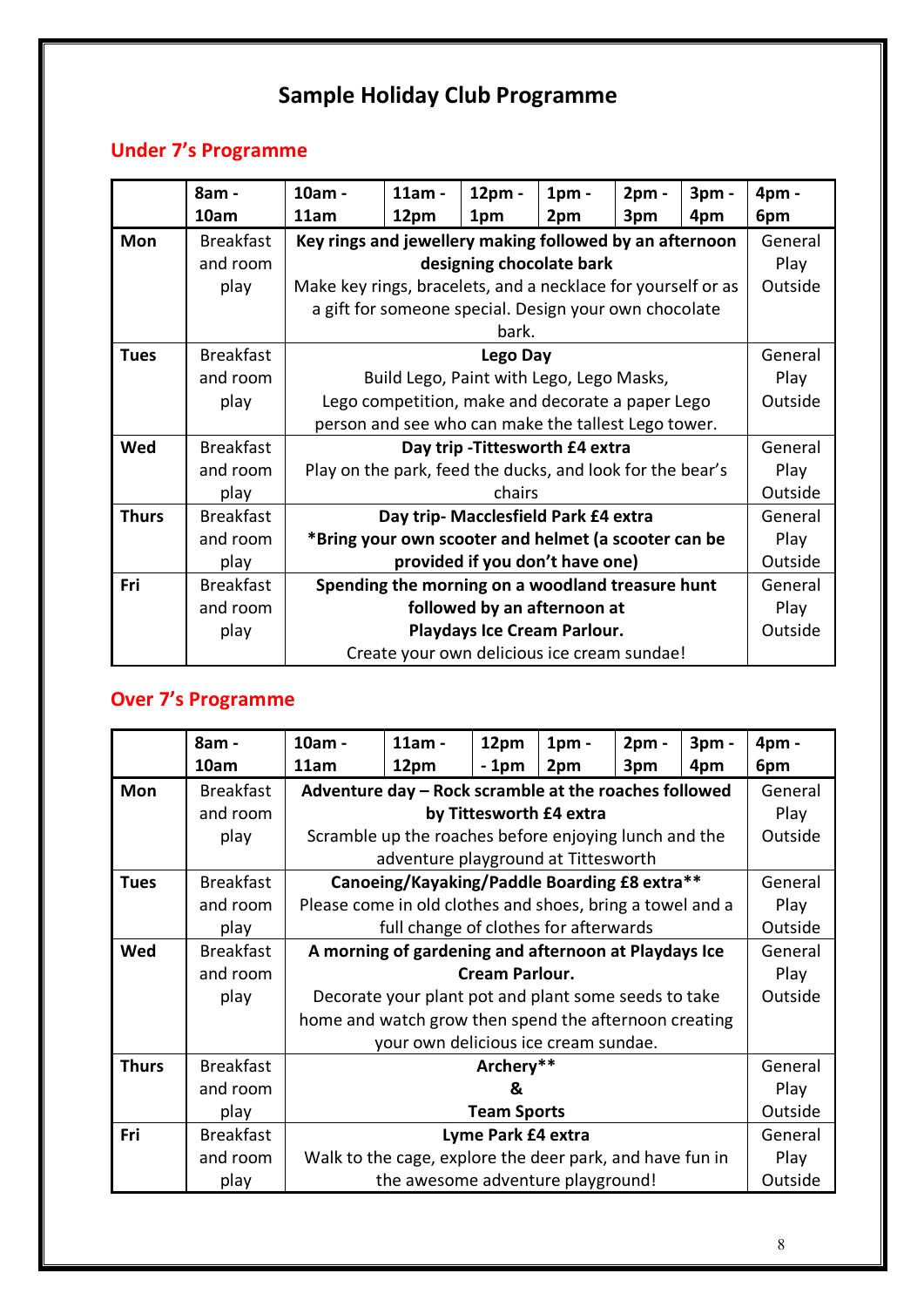## **Playdays Activities**

At Playdays, we ultimately want children to come to us to play and have fun; not to continue their school day with formal learning. We tailor our daily activities around the things that the children in our care enjoy playing with and are passionate about. We believe in planning in the moment and are enthusiastic about centring everything that we do around the wants and needs of all the children.

### **Mobile Phones and other Electronic Devices.**

We have a strict mobile phone policy and personal phones are not permitted under any circumstances. If your child has a mobile phone with them this will be removed and placed in a safe place until you come to collect them. If you need to contact your child while they are at the club, please call the Playdays mobile phone. Please do not allow your child to attend the club with personal electronic devices such as ipads, PSP's etc. They stop children from interacting with each other and we cannot take responsibility for them.

# **Equal Opportunity Policy**

We believe that Playdays should be open to all children, families, and all other adults committed to children's' welfare. We aim to ensure that all who wish to work or volunteer in our setting, have an equal chance to do so. Our service will be advertised as widely possible, and every effort will be made to accommodate all children's needs.

Our aim is to show respectful awareness of all the major events in the lives of the children and families in our care, in our society, and to welcome the diversity of backgrounds from which all people come. Without indoctrination of any specific faith, children will be encouraged to welcome a range of different festivals together with the stories, celebrations, food and clothing they involve, as part of the diversity of life.

All children will be respected and their individuality and potential recognised, valued, and nurtured. Activities, and the use of play equipment, offer children opportunities to develop in an environment free from prejudice and discrimination.

Playdays responsibly recruits and employs staff, and we take equal opportunities seriously. We have a legal responsibility to take such steps as are reasonably practical to prevent unlawful discrimination.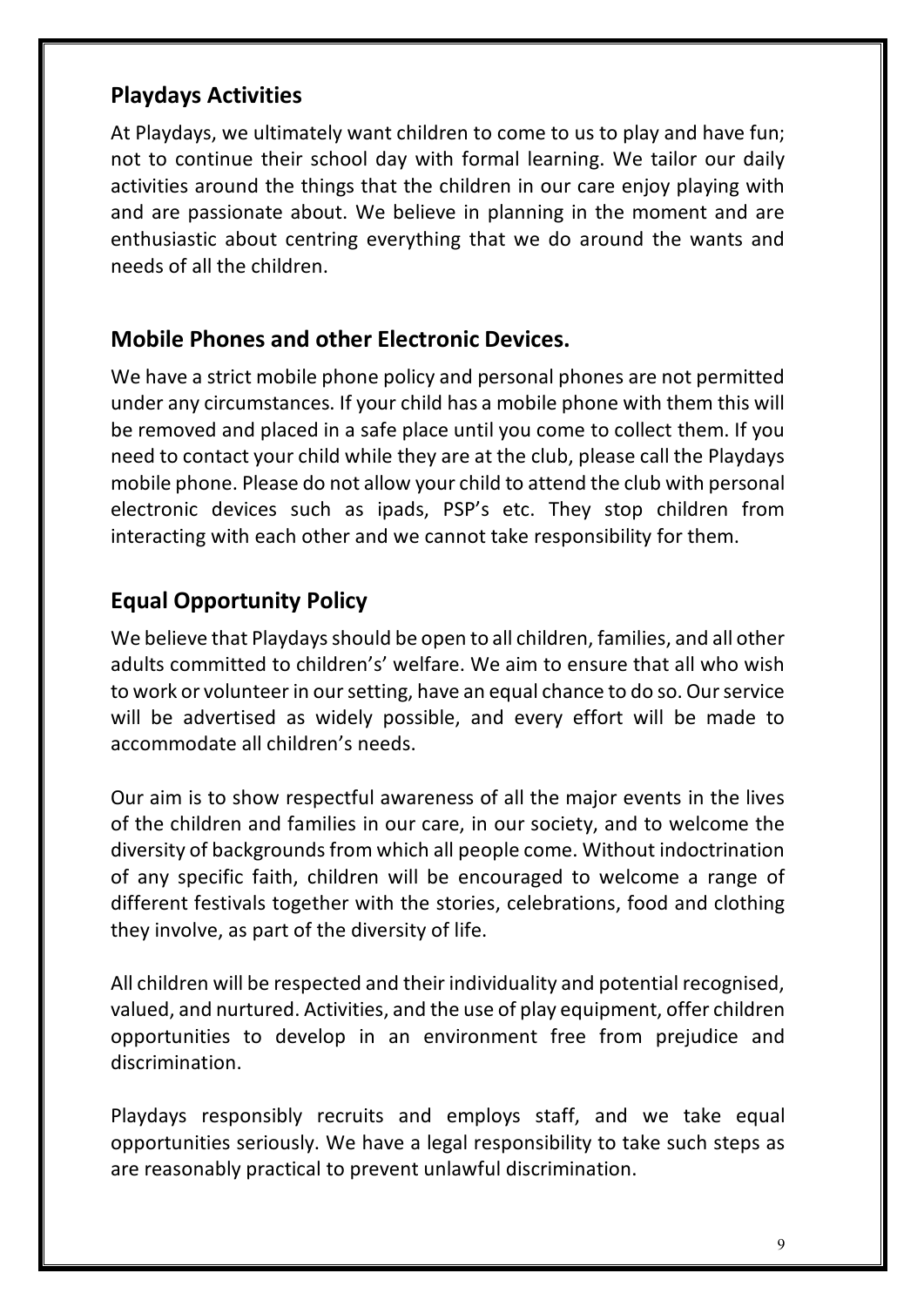# **Additional Needs Statement**

At Playdays, we strive to make all children and parents feel welcome and happy. All children will be respected and their individuality and potential recognised, valued, and nurtured. We aim to support children with additional needs and work with parents, health care professionals and other agencies.

# **Inclusion Policy**

The setting aims to be fully inclusive and adhere fully to current guidelines and legislation. If a child has additional needs, then those needs will be discussed with parent(s) and a special care plan put into action. This will include staff training needs, strategies to be put in place and any additional support needed from the local authority, school, or other agencies.

# **Confidentiality**

Information on an individual child will be kept in the registration form folder. Playdays staff will only share information with the child's parent(s) and then appropriate information with childcare professionals and staff.

In an extreme case, the manager can share information with an appropriate agency or childcare professional e.g., child protection.

Staff will not discuss matters of a confidential nature outside of the club or amongst themselves unless absolutely necessary. Private lives of parents and staff should be kept private.

# **Quality statement**

Playdays believes in providing the best service it can and has a positive outlook to quality. We try to encourage feedback from parents and staff because we recognise that this is the way we can improve. We have high expectations of the children and staff, maintaining the quality we enjoy.

OFSTED and The Health and Safety Executive (who collectively look at every aspect of the business) will inspect the club regularly and without notice. As part of this process inspectors will talk to children and parents and ask for their opinions on the club. We gather feedback by talking to children and parents, sending out regular questionnaires. We also have a comments box for parents.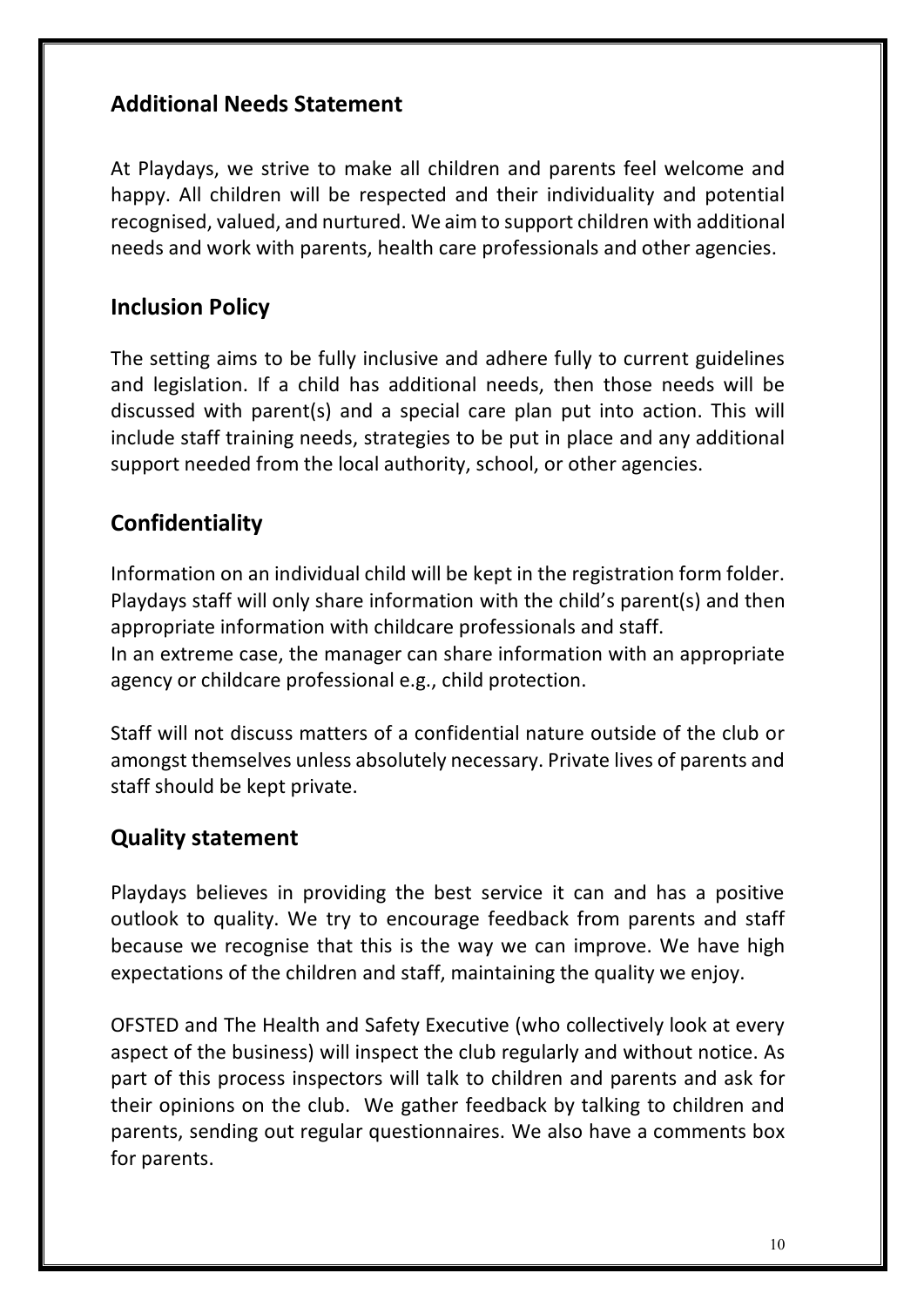# **Healthy Eating Policy**

We provide a snack for children when they arrive at the club, to keep children going until teatime. Our snacks include toast, brioche, rice cakes, breadsticks, fresh fruit, and vegetables, and very occasionally biscuits or party food at the end of term. Due to allergies, we *do not* permit children to bring their own food to Playdays unless there are special circumstances that have been previously discussed with staff.

### **Safeguarding Children Statement**

We create an environment where children are safe, and build trusting and supportive relationships between families and staff. All staff and volunteers have been vetted through an in-depth employment process which Playdays is responsible for. This includes an enhanced disclosure check through the Disclosure and Baring Service, references, interview, observation, induction, and regular appraisals.

All staff regularly complete safeguarding training to keep themselves up to date with relevant issues and legislation. As such, staff understand that child abuse can be physical, emotional, sexual, neglect or a mixture of these. Changes in children's behaviour and appearance will be monitored and a child incident sheet completed and filed.

Parents/guardians will usually be the first point of reference where there are any concerns about the child or there is a safeguarding issue. The protection of the child is our top priority, and we will pass on appropriate information to Social Care and Ofsted. If an allegation is made, we will automatically pass on information to Social Care and Ofsted.

Records of individual children will be kept in a confidential file. All adults working and looking after children in our care are able to put our safeguarding procedures into practice. Playdays will comply with, and follow procedures outlined by the local safeguarding children's board in relation to child protection cases. A copy of those procedures and our Safeguarding and Child Protection Policy is kept on site for staff to refer to.

It is a requirement that a parent/legal guardian gives written permission if anyone other than either parent/legal guardian is going to collect a child. We will only release a child to a named person.

A copy of our full Safeguarding policy is available on request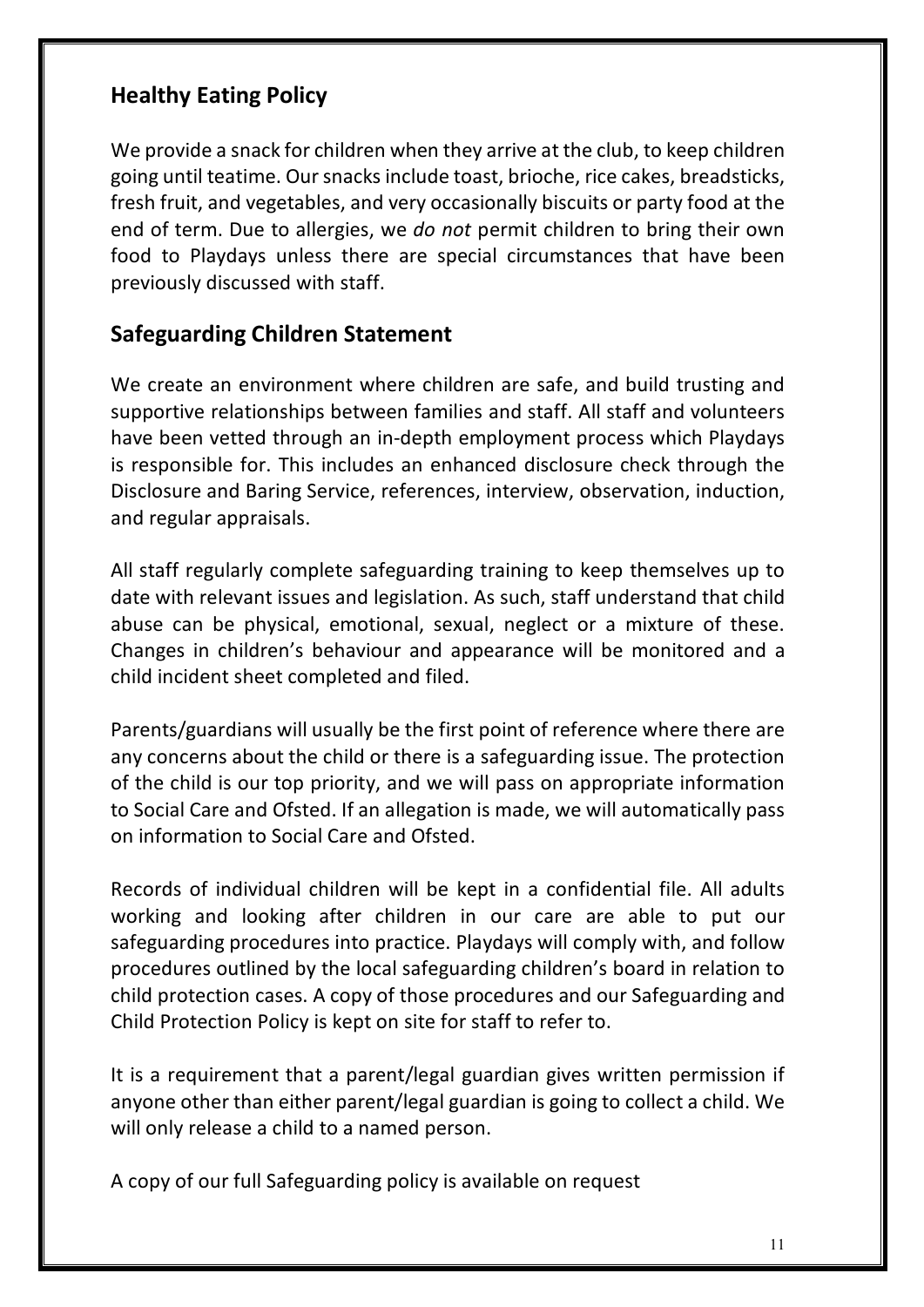# **Behaviour Management Policy**

We believe that children and adults flourish best in an ordered environment in which everybody knows what is expected of them, and ask parents support us in this. Children are then free to develop their play and learning with the feeling that they are secure and safe. We encourage children to develop selfdiscipline and self-esteem in an atmosphere of mutual respect.

Ways of encouraging positive behaviour include:

- Praising and reinforcing good behaviour
- Encouraging sharing and negotiation
- Setting a good example
- Consulting with children about 'rules'
- Helping children to understand the effects of their behaviour on others
- Helping children to challenge bullying, harassment and name calling
- Encouraging responsibility, for example, help with tidying up and looking after each other
- Reassuring children that they are always valued as individuals even if their behaviour may sometimes be unacceptable

No form of physical punishment will be used or threatened towards children. Likewise, we expect the same from parents whilst on the premises.

Any behavioural issues will be discussed with parent(s) and a joint approach to tackling any problem will be developed. As a very last resort, you may be asked to find alternative care for your child(ren) if a problem persists. A copy of our full Behaviour Management Policy is available on request.

### **Tax credits**

As part of the Working Tax Credit scheme, most working parents qualify for extra help towards the costs of childcare. If you do qualify, the total amount of help you receive will depend on your income but can be as much as 80%.

Please visit https://www.childcarechoices.gov.uk/ and click 'apply now' for more details and eligibility.

Alternatively, log onto https://www.taxcredits.inlandrevenue.gov.uk or ring the Inland Revenue helpline on 0845 3003900 for more details and eligibility.

Please note, parents fill in the forms and not us; we will give your child's hours and costs to the Inland Revenue if agreed by you to allow them to calculate the correct amount of credit.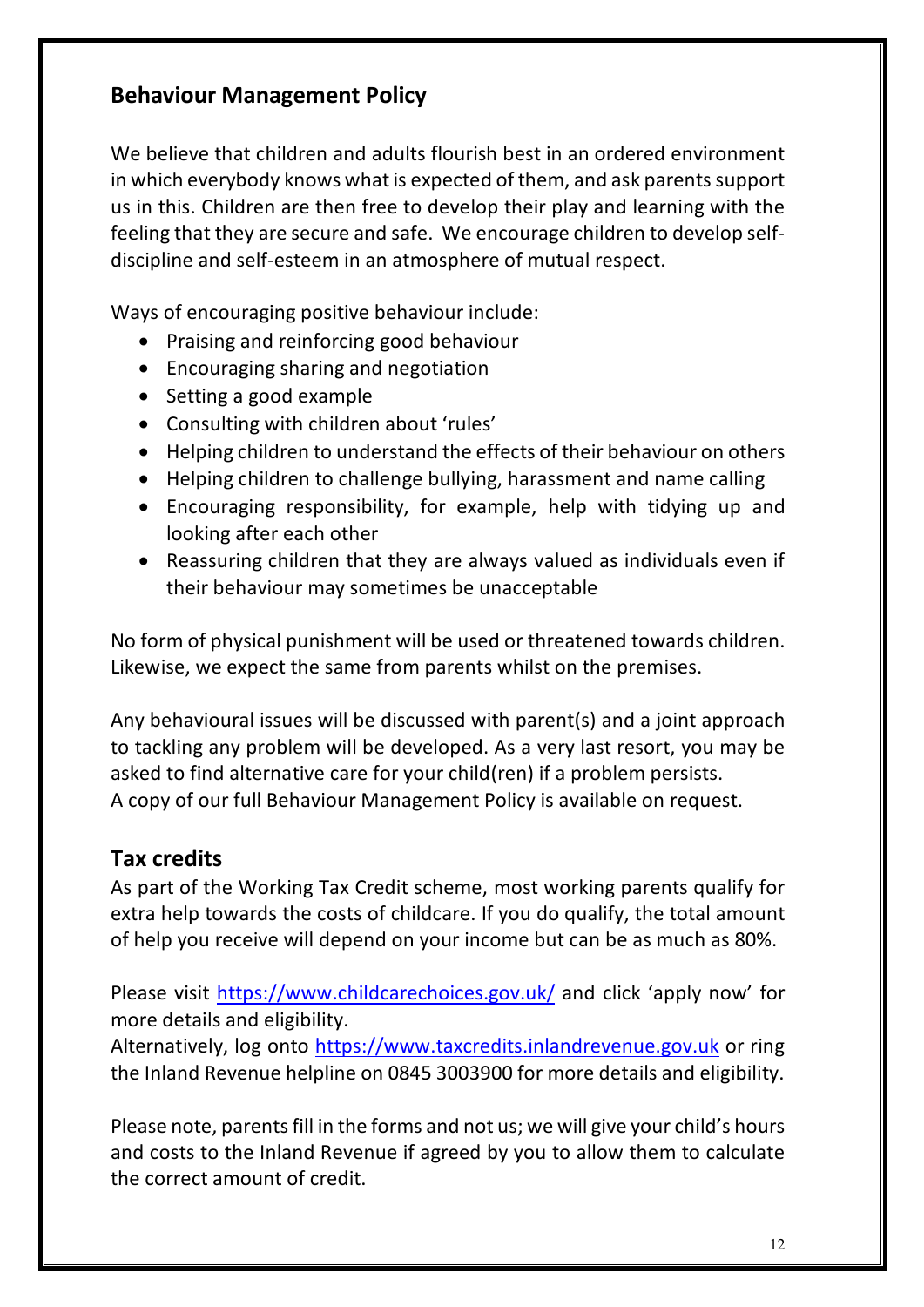# **Complaints Procedure**

If you have a general comment to make, then you can talk to the staff member in charge of that particular area. If you would like to make a formal complaint this can be done either verbally or in writing to the club manager or to Andrew O'Connor c/o 11 Green Lane, Buxton, SK17 9DP. Normally a complaint can be dealt with quickly, however all complaints will be investigated and a response made within 28 days. A serious complaint will also be passed onto OFSTED or alternatively you can complain directly to them in writing to OFSTED Early Years, Piccadilly Gate, Store Street, Manchester, MI 2WD

A Copy of the full complaints' procedure is available on request.

## **Medication**

We can only administer prescribed medicines for a recognised condition<sup>\*</sup>. The person prescribing that medication can be a doctor or appropriately qualified pharmacist or nurse.

A medical consent form must be signed by a parent/carer, giving full instruction of what medication is to be administered and the time.

Staff must fill in the 'record of administration of medication' and write down the medication, doses, and times to be given. Staff must write down the exact times the medication was administered and the dose. When parent/carer comes to collect the medication, they must sign the administration record to say what times their child has had their medication.

Please inform us if your child has an infectious or communicable disease as we may have to notify the appropriate authorities. Please also note that if this is the case you should keep your child away from the setting for 48 hours after they become symptom free.

**\*We cannot administer any non-prescription medication**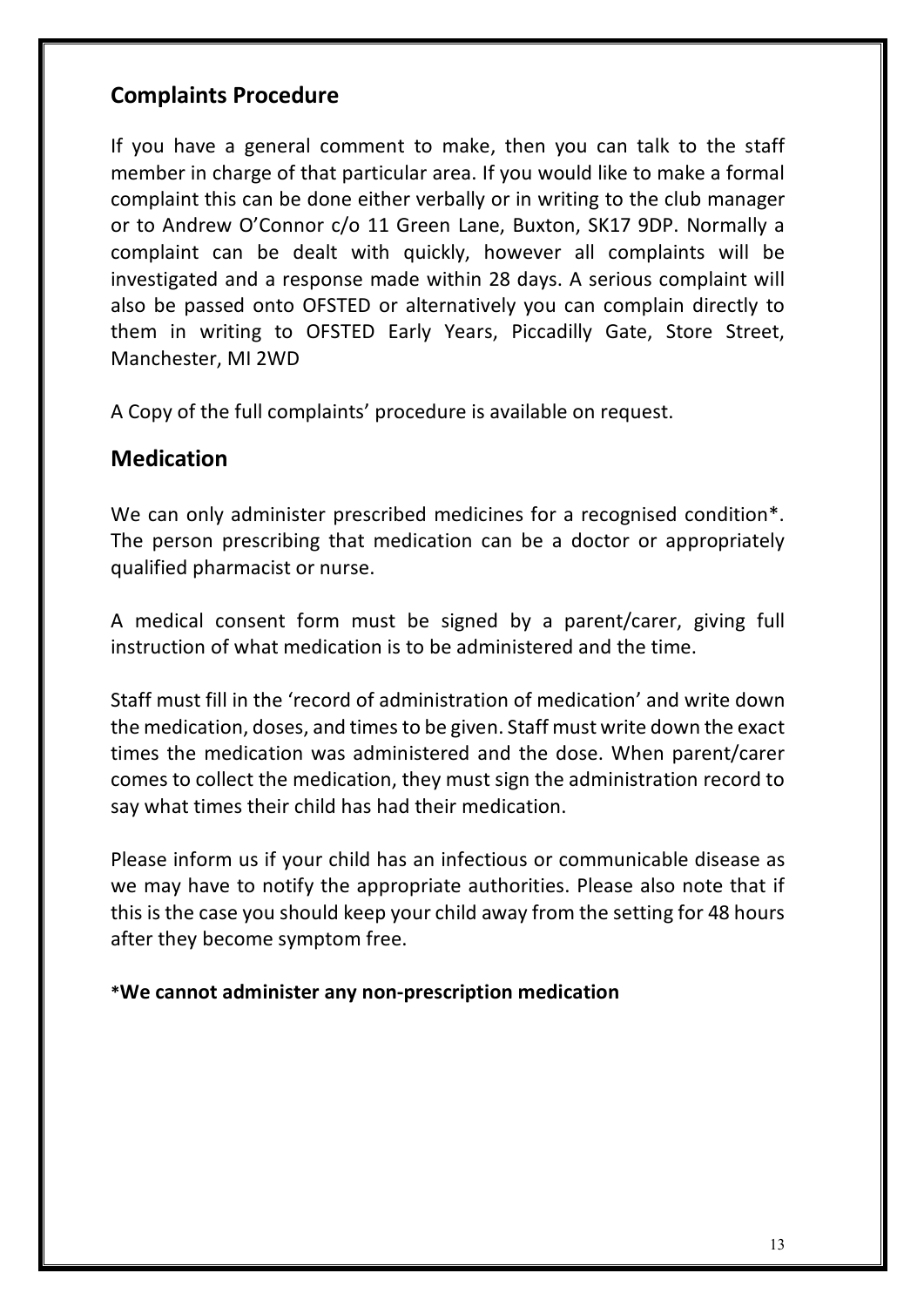# **Sun policy - Outside play during warm/sunny weather.**

- During warm weather please send your child with a hat. All children must wear a sun hat. Playdays will provide a suitable hat if you have not provided one.
- Children will always have access to drinking water.
- The after school club will provide Lacura high factor children's sun block, and this will be applied to all exposed areas of skin before outside play time and at regular intervals according to manufacturers instructions.
- If your child has sensitive skin or cannot use the sun block that Playdays provides, then please provide a container of suitable sun block that is labelled with your child's name.

## **Pictures and Social Media**

Pictures of your child(ren) taking part in activities are taken on a regular basis and used for internal displays and sending to you privately on Famly. Playdays also has a Facebook and Instagram account where pictures will be uploaded for parents to access; only friends of Playdays will be able to access theses pictures.

No pictures will be given to any third party.

If you do not want your child to have their picture taken or used for promotional/social media, the please indicate this on the parental agreement contract.

### **Data protection**

To effectively look after the children in our care, it is important that we hold and retain certain information about them as well as their parents. Please note that we would only share information with third parties where there is a legal requirement to do so, i.e., in the case of a child protection issue.

The type of information we hold includes the child's name, date of birth, home address, dietary requirements, attendance information, emergency contacts, accident and incident forms and photograph permission.

The type of information we hold about parents includes their name, home address, telephone numbers and personal email address.

Information will be retained in accordance with our record retention policy, a copy of which is available on request.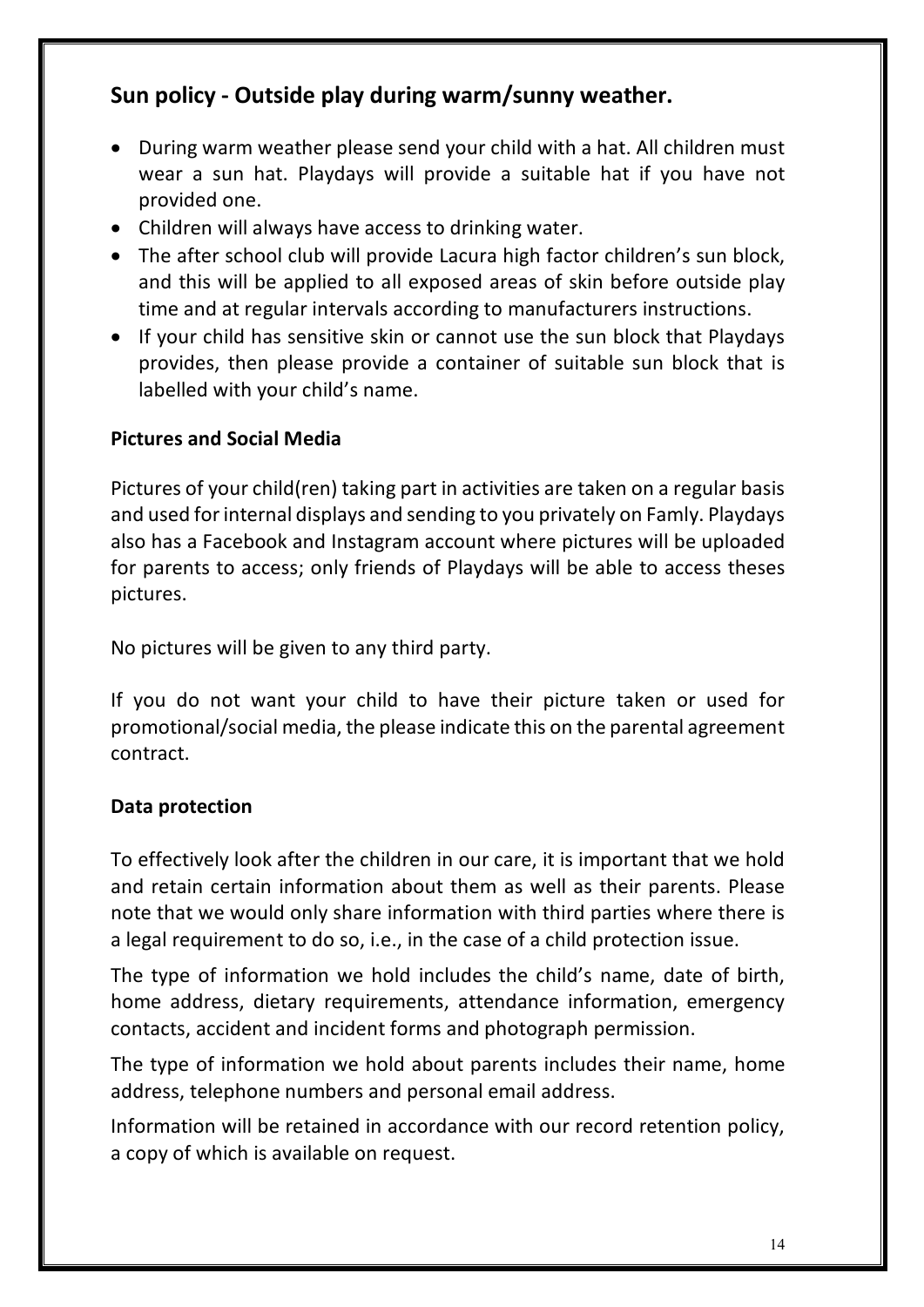# **Summary**

### **What you can expect from us:**

We will...

- Provide families with a quality service
- Provide your child(ren) a stimulating and caring environment
- Supply quality staff that are trained above national requirements and are positive role models for children.
- Provide a varied, exciting, and challenging activity programme to aid the development of your child (ren).
- Keep families informed of their child's development
- Always treat families with respect and without prejudice
- Always listen to your comments and concerns and deal with any issues promptly
- Uphold consistent and simple rules and promote positive behaviour.
- Discuss any issues with parents to try and form a joint approach to any problem.
- Always maintain confidentiality
- Inform families of any illness' children may have come into contact with at the setting.

### **What we expect from you:**

Please...

- Inform us of any changes in hours or cancellations as soon as possible
- Inform us of any change in circumstances, in particular addresses and telephone numbers.
- Inform us of any illnesses etc your child has that may be contagious.
- Pick children up at the agreed time.
- Pay your bill on time.
- Support us, regarding behavioural problems so that situations can be improved.
- Always treat staff with respect and direct any comments/complaints at the appropriate people i.e., supervisors or managers.
- Do not smoke or swear whilst on our premises.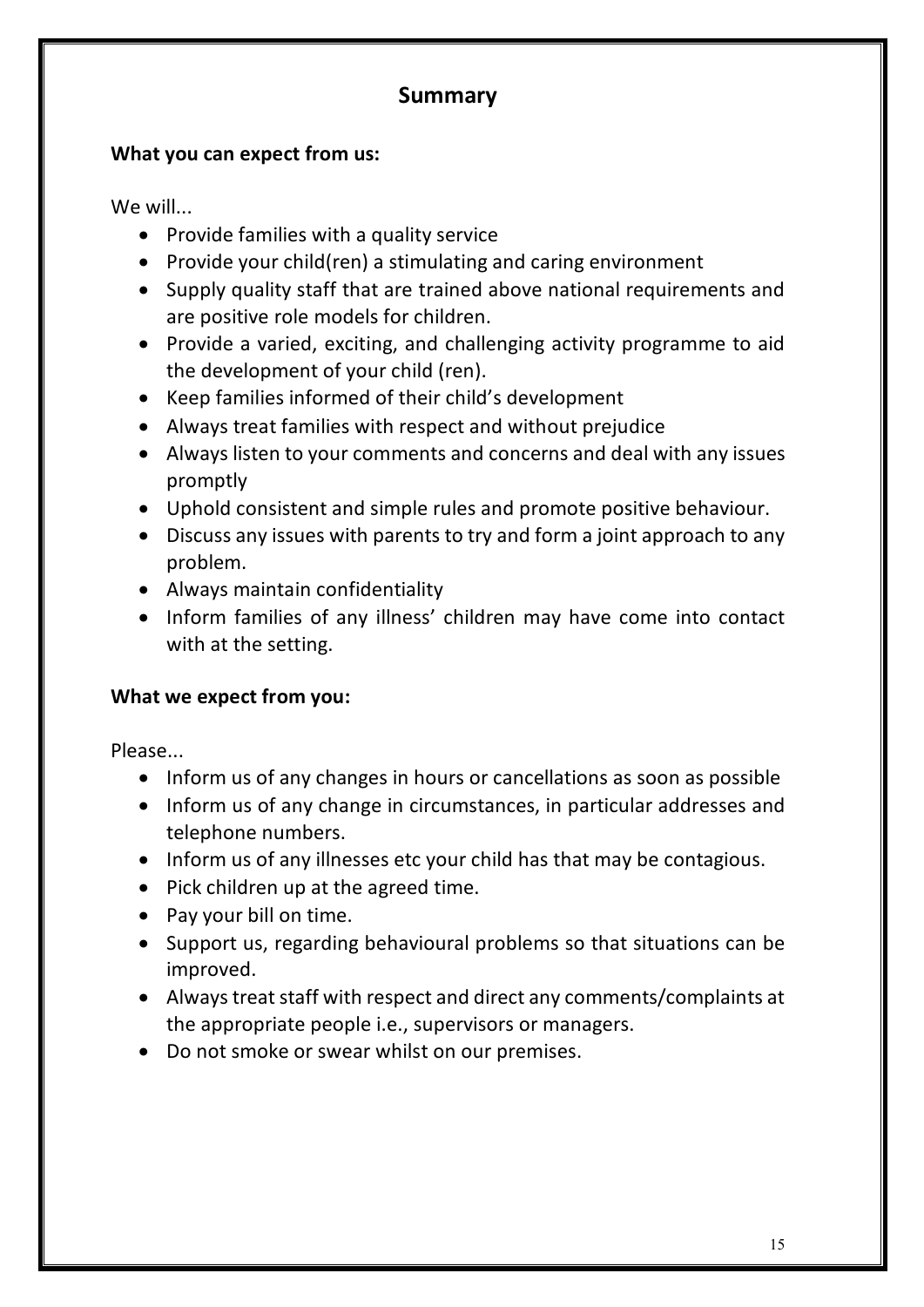### **Playdays Breakfast and After School Club Regular Booking Form**

Please note that you are booking your child's place from the date you indicate until the rest of the school year.

This will also continue onto the consecutive year unless you inform us of a change before the following September.

Any changes need at least 4 weeks' notice.

Name of child\_\_\_\_\_\_\_\_\_\_\_\_\_\_ School \_\_\_\_\_\_\_\_\_\_\_\_\_\_\_\_\_ Class \_\_\_\_\_\_\_\_\_

| <b>Times</b>          | Monday | Tuesday | Wednesday | Thursday | Friday |
|-----------------------|--------|---------|-----------|----------|--------|
| Breakfast Club 7.30am |        |         |           |          |        |
| (Harpur only)         |        |         |           |          |        |
| Breakfast club 7.45am |        |         |           |          |        |
| Breakfast club 8.00am |        |         |           |          |        |
| Breakfast club 8.30am |        |         |           |          |        |
| School end to 4.30pm  |        |         |           |          |        |
| School end to 5pm     |        |         |           |          |        |
| School end to 5.30pm  |        |         |           |          |        |
| School end to 6pm     |        |         |           |          |        |

Name of child\_\_\_\_\_\_\_\_\_\_\_\_\_\_\_\_\_\_\_\_\_\_\_\_\_\_\_\_ School \_\_\_\_\_\_\_\_\_\_\_\_\_\_\_\_\_\_\_\_\_Class \_\_\_\_\_\_\_\_\_\_\_\_

| <b>Times</b>          | Monday | Tuesday | Wednesday | Thursday | Friday |
|-----------------------|--------|---------|-----------|----------|--------|
| Breakfast Club 7.30am |        |         |           |          |        |
| (Harpur only)         |        |         |           |          |        |
| Breakfast club 7.45am |        |         |           |          |        |
| Breakfast club 8.00am |        |         |           |          |        |
| Breakfast club 8.30am |        |         |           |          |        |
| School end to 4.30pm  |        |         |           |          |        |
| School end to 5pm     |        |         |           |          |        |
| School end to 5.30pm  |        |         |           |          |        |
| School end to 6pm     |        |         |           |          |        |

Date collections to start

Signed by Parent/guardian \_\_\_\_\_\_\_\_\_\_\_\_\_\_\_\_\_\_\_\_\_\_

Date \_\_\_\_\_\_\_\_\_\_\_\_\_\_\_\_\_

**Please note that you pay for what you book. Whilst we do expect parents to ring, message, or click 'absent' on Famly to tell us if your child is not attending on a particular night, you will still be charged for your child's place, unless your child is poorly and absent from school.**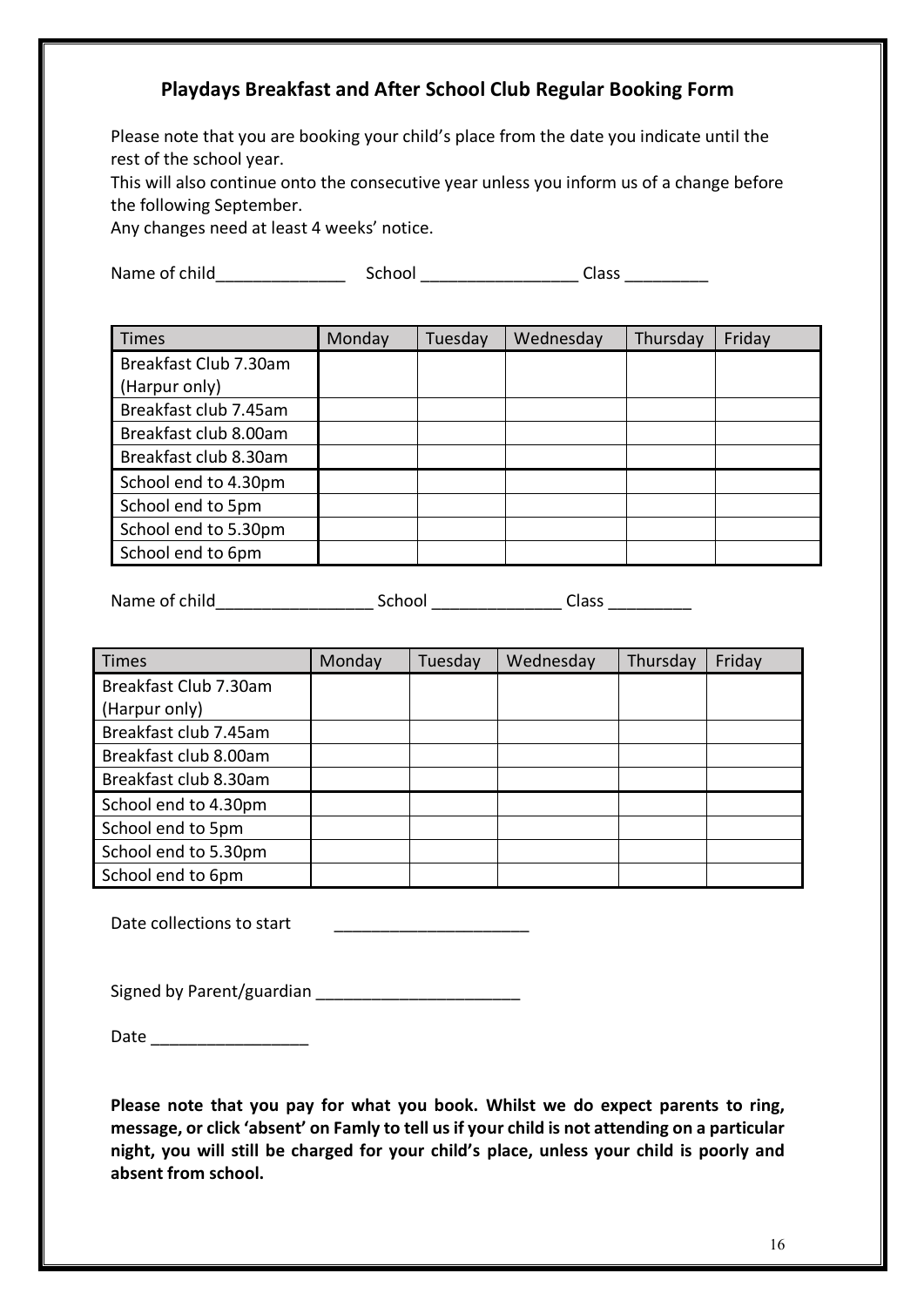Playdays out of school clubs. Registration Form Confidential Information **Child Information Child's Name:**  $\qquad$  D.O.B. Gender M/F Ethnicity: Religion: What school does your child attend? Address (*incl. Postcode*) Home Phone No: **Parent Information Parent/Guardian 1** (at above address) Name: Title: Mobile Number: Workplace No: **Home** Phone No: Email: Permission for us to set up a Famly account using this email address: Y / N **Parent/Guardian 2** Name: Title: Address if different from above (*incl. Postcode*) E-mail: Permission for us to set up a Famly account using this email address:  $Y / N$ Mobile Number: Workplace No: Home Phone No: Who has legal responsibility for this child: Please indicate who to send invoices to:

17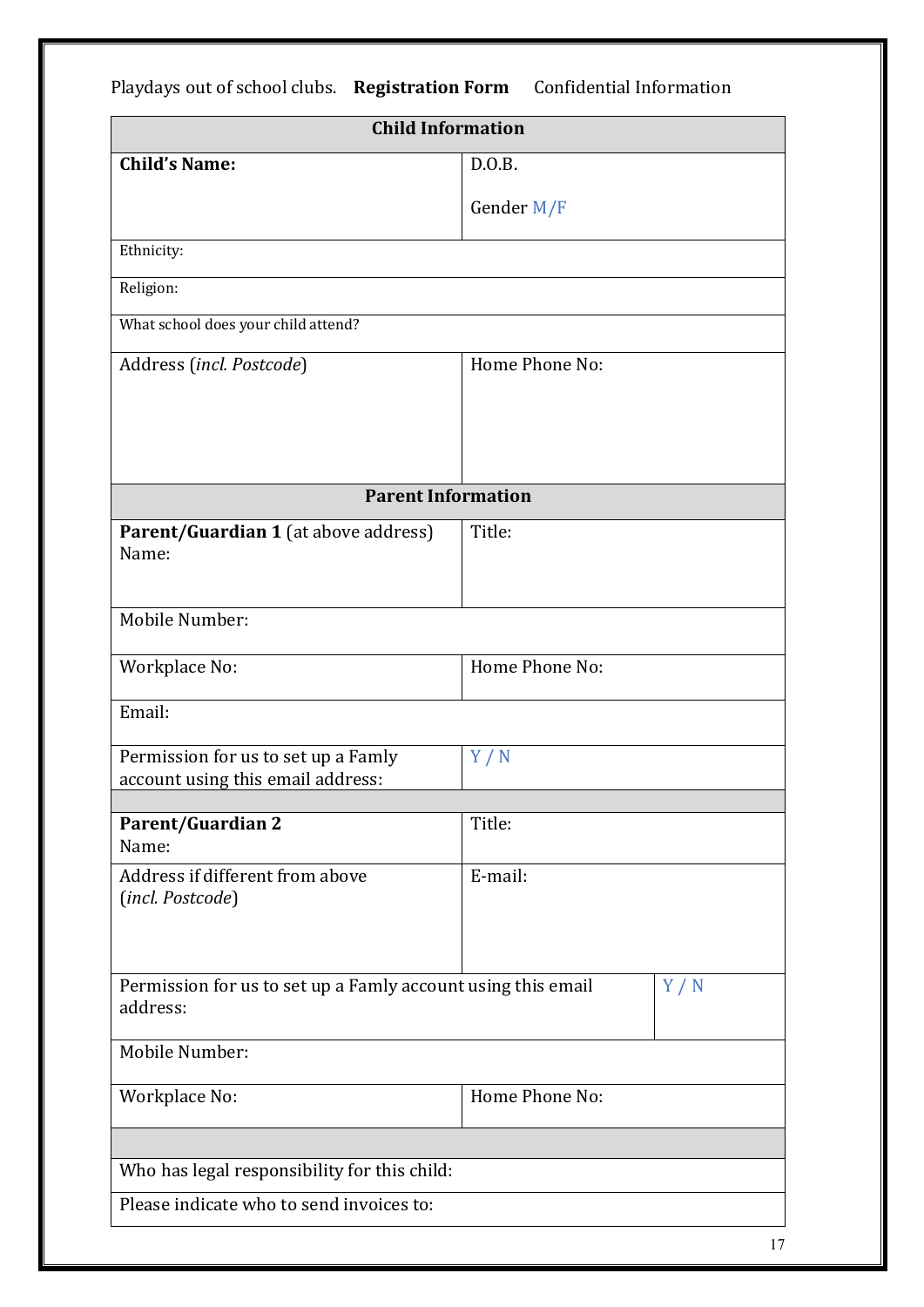### **Emergency Contacts Details**

In an emergency, we will usually contact the parent/guardians. If we are unable to reach them, we will contact the emergency contacts listed below Please list them in the order you would like us to contact them.

| Mobile:     |  |  |
|-------------|--|--|
|             |  |  |
| Work Phone: |  |  |
|             |  |  |
|             |  |  |
| Mobile:     |  |  |
|             |  |  |
| Work Phone: |  |  |
|             |  |  |
|             |  |  |
|             |  |  |
| Mobile:     |  |  |
|             |  |  |
|             |  |  |
| Work Phone: |  |  |
|             |  |  |
|             |  |  |

| Collections – Permission for the following people to collect your child<br>*please ensure that anyone collecting your child is over 18 years old |                        |  |  |  |
|--------------------------------------------------------------------------------------------------------------------------------------------------|------------------------|--|--|--|
| Name:                                                                                                                                            | Relationship to Child: |  |  |  |
| Name:                                                                                                                                            | Relationship to Child: |  |  |  |
| Name:                                                                                                                                            | Relationship to Child: |  |  |  |
| Name:                                                                                                                                            | Relationship to Child: |  |  |  |

| <b>Medical Information</b>                                                                                                             |          |                                                |
|----------------------------------------------------------------------------------------------------------------------------------------|----------|------------------------------------------------|
| Doctor:                                                                                                                                | Address: |                                                |
| Phone No:                                                                                                                              |          |                                                |
| Allergies, dietary requirements & medical conditions                                                                                   |          |                                                |
| Please let us know if your child has any allergies or medical conditions, how it affects<br>them, and what medication they are taking. |          |                                                |
|                                                                                                                                        |          |                                                |
|                                                                                                                                        |          |                                                |
|                                                                                                                                        |          |                                                |
|                                                                                                                                        |          |                                                |
| Please indicate whether your child can have hypoallergenic plasters                                                                    |          | <b>Please circle:</b><br>Yes<br>N <sub>0</sub> |
| <b>Immunisations &amp; Vaccinations</b> – Please give details of what your child has been                                              |          |                                                |
| given:                                                                                                                                 |          |                                                |
|                                                                                                                                        |          |                                                |
|                                                                                                                                        |          |                                                |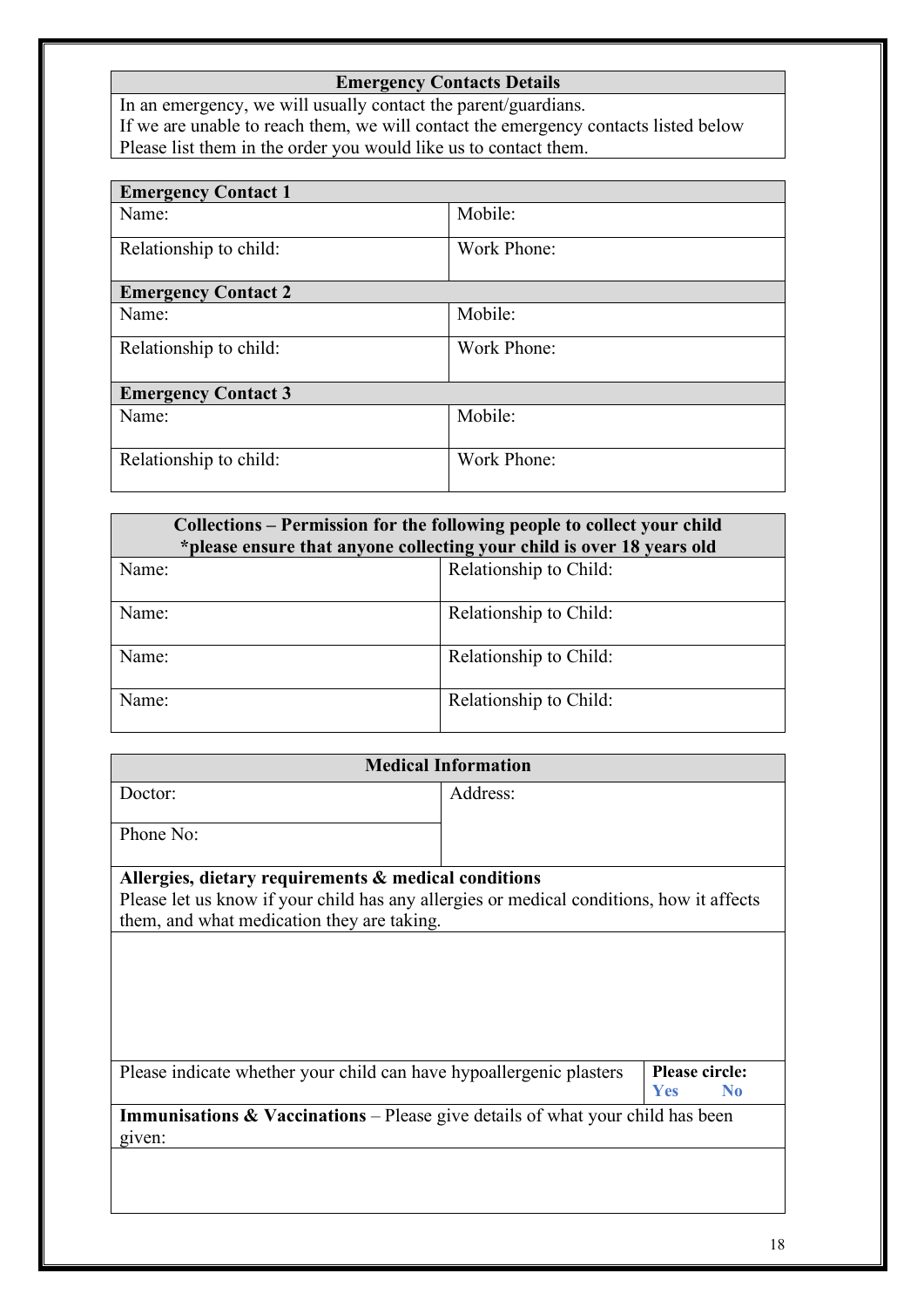### **Playdays Consent Form, Data Protection Permission and Parental Agreement Contract**

| <b>Off Premises Emergency Consent</b>                                                       |                |    |
|---------------------------------------------------------------------------------------------|----------------|----|
| Playdays will regularly take the children out for walks and outings.                        | Please circle: |    |
| I we agree that my child can be transported in the following ways                           |                |    |
| In the playdays minibus with a 3-point seat belt and a suitable<br>$\overline{\phantom{a}}$ | <b>Yes</b>     | No |
| child seat                                                                                  |                |    |
| In the playdays minibus with or booster or suitable child's car<br>$\overline{\phantom{a}}$ |                |    |
| seat or to travel by public transport.                                                      |                |    |
| I/we agree to our child(ren) being taken on these outings and for                           |                |    |
| Playdays to, in the event of an emergency carry out medical treatment in                    |                |    |
| my/our absence.                                                                             |                |    |

| <b>Medical</b>                                                                                                                                                 |                |                |
|----------------------------------------------------------------------------------------------------------------------------------------------------------------|----------------|----------------|
| I/we agree to cover all wounds when my child(ren) attends Playdays to                                                                                          | Please circle: |                |
| prevent the risk of infection and risk of cross contamination.                                                                                                 |                |                |
| I consent to staff dressing/re-dressing wounds with dressings and hypo-                                                                                        | <b>Yes</b>     | N <sub>0</sub> |
| allergenic plasters unless I have indicated an allergy on my registration                                                                                      |                |                |
| form                                                                                                                                                           |                |                |
| $\frac{1}{w}$ give permission for staff to apply high protection sunblock to my<br>child(ren), I will inform staff if I need to provide specific sun block for | Please circle: |                |
| my child(ren).                                                                                                                                                 | <b>Yes</b>     | N <sub>0</sub> |
| <u>I/we understand that Playdays cannot cater for sick children, I will not</u>                                                                                | Please circle: |                |
| bring my child if they are ill and will collect them if they become ill whilst                                                                                 |                |                |
| being cared for.                                                                                                                                               | <b>Yes</b>     | N <sub>0</sub> |
| I also understand that Playdays can only (normally) administer                                                                                                 |                |                |
| prescription medicines and I understand that I must sign a consent form                                                                                        |                |                |
| for this to happen.                                                                                                                                            |                |                |
| I/we agree to my child receiving emergency medical treatment or dental                                                                                         |                | Please circle: |
| treatment of any nature considered necessary by the medical authorities                                                                                        |                |                |
| present.                                                                                                                                                       | <b>Yes</b>     | N <sub>0</sub> |
|                                                                                                                                                                |                |                |

| Safeguarding                                                         |                       |                |
|----------------------------------------------------------------------|-----------------------|----------------|
| I/we agree to inform Playdays of any changes in family circumstances | <b>Please circle:</b> |                |
| that may affect the safeguarding of my child (ren).                  |                       |                |
| *Please refer to medication policy                                   | <b>Yes</b>            | N <sub>0</sub> |
|                                                                      |                       |                |

| <b>Image Consent</b>                                                                                                                                            |                |                |
|-----------------------------------------------------------------------------------------------------------------------------------------------------------------|----------------|----------------|
| I/we consent to my child(ren's) photo being taken and used by staff and                                                                                         | Please circle: |                |
| students for the purposes of displays around the setting.                                                                                                       |                |                |
|                                                                                                                                                                 | <b>Yes</b>     | N <sub>0</sub> |
| I/we consent to my child(ren's) photograph or videos of my child to be<br>used on the company website.                                                          | Please circle: |                |
|                                                                                                                                                                 | <b>Yes</b>     | N <sub>0</sub> |
| I/we consent to my child(ren's) photographs or videos of my child to use<br>used on the company's social media sites; Facebook and Instagram.                   | Please circle: |                |
|                                                                                                                                                                 | <b>Yes</b>     | N <sub>0</sub> |
| $\frac{1}{w}$ consent to my child(ren) to be photographed or videoed by or for the<br>media, e.g., the press/TV and released for publication such that my child |                | Please circle: |
| may be identified as an individual or part of a group.                                                                                                          | <b>Yes</b>     | No             |